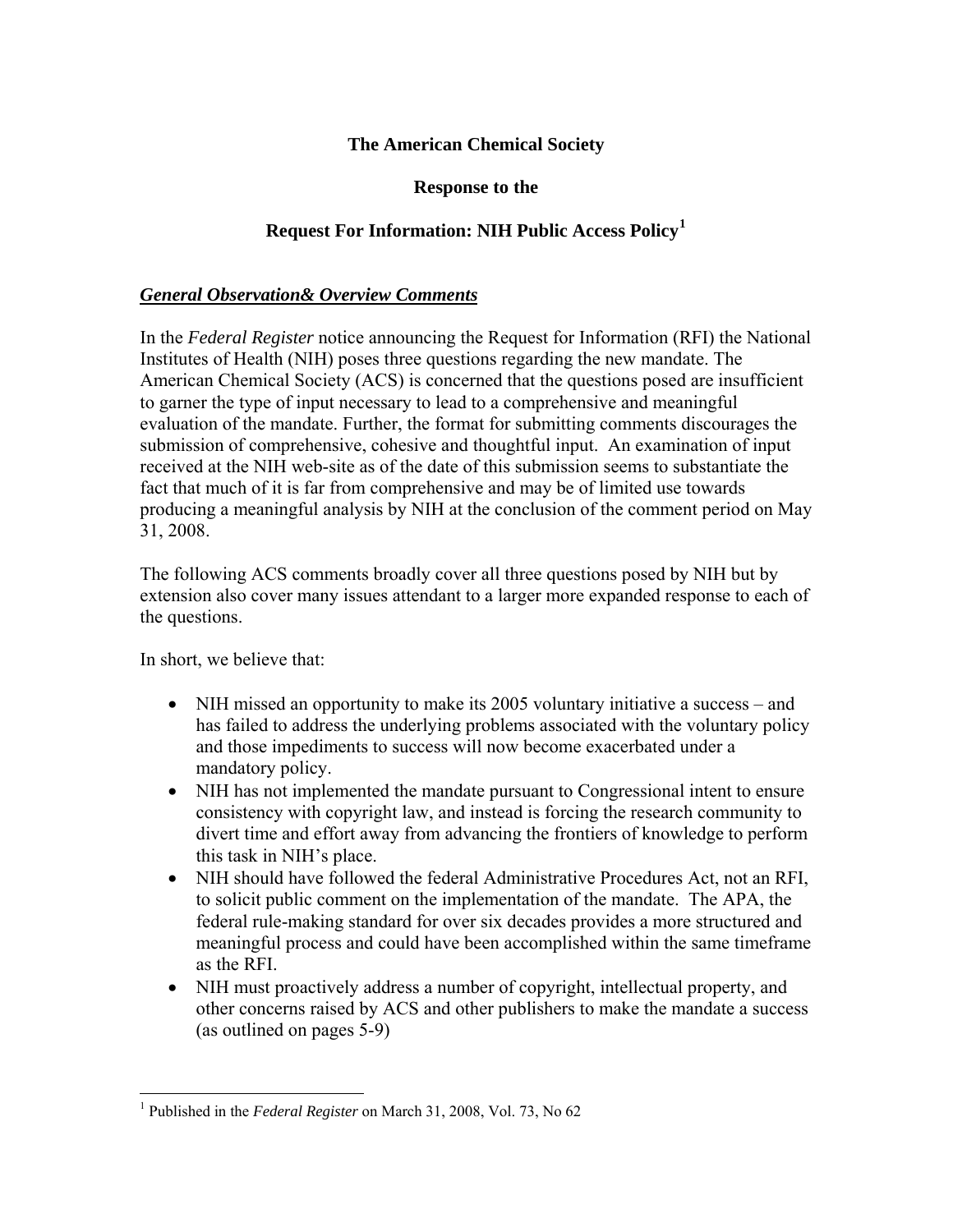# *ACS and Scholarly Publishing – Why copyright is important*

The ACS is the world's largest scientific society with more than 160,000 members. We care deeply about the advancement of scholars and scholarship and pursue these goals through advocacy, publishing, conferences, information resources and professional development efforts. We have been doing so ever since publishing our first journal – *The Journal of the American Chemical Society* – in 1879.

Our 36 peer-reviewed scientific journals are distributed globally in print and electronic media and showcase the world's finest research in chemistry and related sciences. Articles that appear in our journals are widely regarded having received recognition of excellence and the visibility that content in ACS journals receives not only helps scholars achieve new scientific breakthroughs but also leads to practical applications that directly benefit human health and welfare and the world's economy.

Collectively our peer-reviewed journals form an informal but widely recognized hierarchy used by funding bodies and the academic community itself to assess research quality, impact, and priority—key factors used to allocate funding resources, evaluate levels of personal achievement, and determine professional advancement.

We believe that it is in the public interest to foster this beneficial publishing activity and toward that end we invest heavily in staff and technology resources required to be successful in this endeavor. Copyright creates the opportunity for us to do this by sustaining our publishing enterprise. This is why, we trust, Congress directed NIH to implement its Public Access Policy in a manner consistent with copyright law and respect for its underlying principles and why the Senate Appropriations Committee, in Report 110-107, directed NIH to "*seek and carefully take into account the advice of journal publishers on the implementation of this policy*" and "*to ensure that publishers' copyright protections are maintained*". We also believe that Congress considers, as we do, that the integrity of intellectual property is an essential criterion for the advancement of science as well as for innovation and creative activity.

### *Impediments to the Success of the Voluntary Policy Still Exist Under the Mandate*

The American Chemical Society supports public access to the results of federally funded research but asserts that the implementation plan for the NIH Public Access Policy mandate does not abide with the law creating the mandate or with the sentiment and direction of the U.S. Congress, particularly as outlined in the Senate Appropriations Committee report that directed NIH to work with scientific journal publishers in implementing the new policy mandate.

The NIH missed an opportunity to make its May 2005 voluntary public access policy a success by not proactively including scientific journal publishers as it developed its procedures and policies for the deposit of manuscripts reporting on NIH-funded research into *PubMed Central*. Consultation with publishers is critical in 2008 to prevent the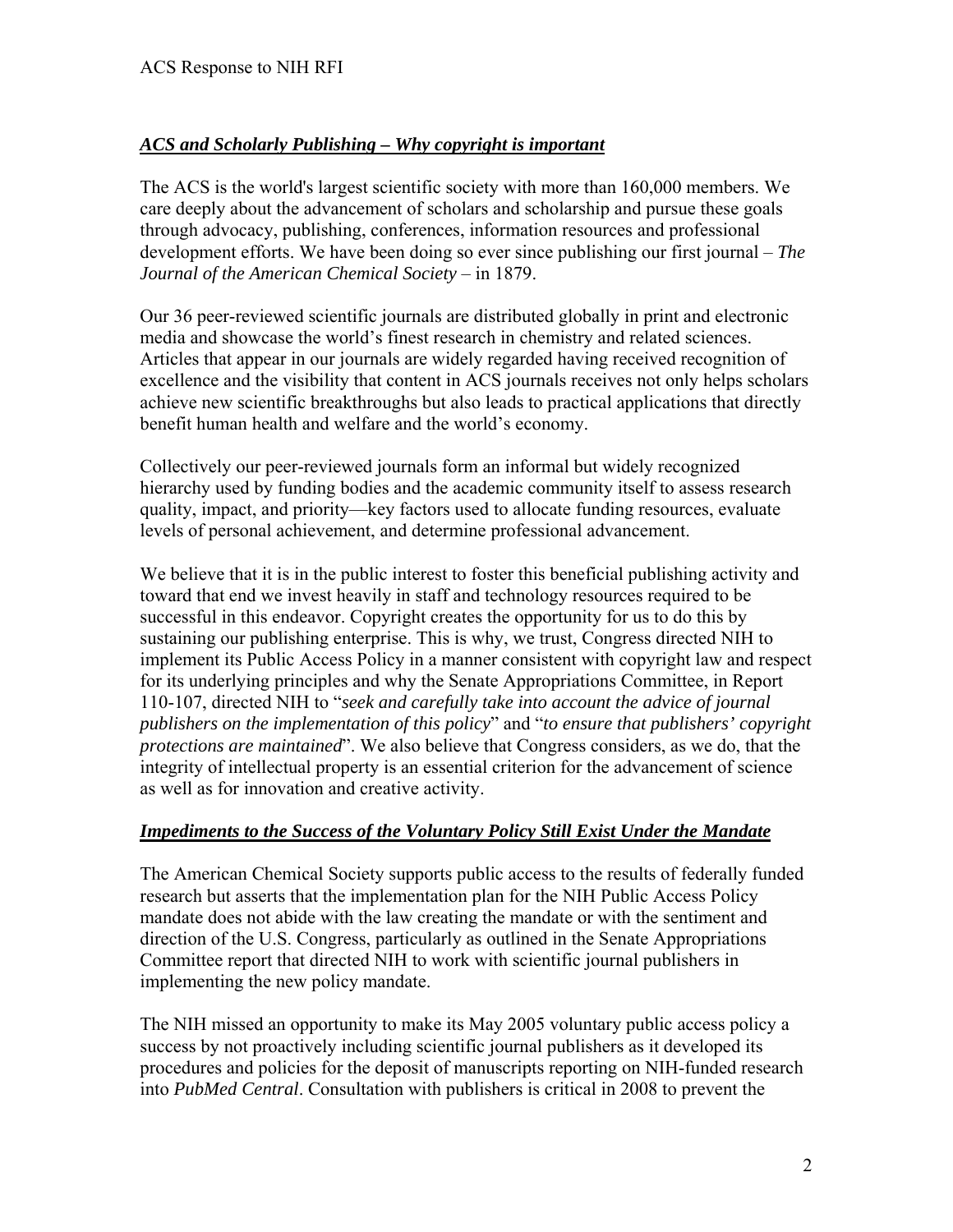agency from embarking on a similar collision course as it proceeds to implement the new mandate. Key to success will be NIH taking an active role, one based on openness and inclusiveness, to resolve the outstanding copyright and intellectual property issues that cut across a very broad and deep swath of the scientific journal publishing community.

The ACS publishes annually approximately 4,000 articles that acknowledge NIH as a research funding source. ACS has tried to resolve outstanding copyright and intellectual property issues with NIH in connection with the Society's efforts to deposit manuscripts directly with NIH *PubMed Central* on behalf of ACS authors who have elected to "opt in" to have the Society do so on their behalf. Despite ACS' efforts, the NIH instructed ACS in December 2005 to suspend article deposition into *PubMed Central;* that prohibition has prevented the Society from depositing more than 3,000 manuscripts on behalf of ACS authors. During the 2005-2008 time period, NIH *PubMed Central* has accepted unauthorized postings of ACS copyrighted material, and repurposed and openly displayed such postings without adhering either to NIH's own policy guidelines, or terms and conditions as set forth to NIH by ACS as rights holder. Issues of concern to ACS remain unresolved and will continue to be problematic and exacerbated under the new mandatory policy as outlined in NIH's implementation plan issued on January 11, 2008.

ACS hastens to point out that the vast majority, if not all, the Society's copyright and intellectual property concerns could be resolved if NIH would abide the original intent of the Public Access policy and post without alteration or modification the unedited author versions of peer-reviewed manuscripts on *PubMed Central—*without any reformatting, repurposing or modification or any mirroring of content to third-party websites—and simply link back to the final published article as the authoritative version for readers on the Society's own website.

# *NIH has not implemented the mandate pursuant to Congressional intent*

The American Chemical Society (ACS) expresses concern that NIH has not abided by the law in creating the new mandatory public access policy as stipulated in Division G, Title II, Section 218 of Public Law 110-161 (the Consolidated Appropriations Act of 2007)

In enacting Section 218, ACS believes that Congress was aware that flawed implementation of a mandatory public access policy could create serious problems for the scientific publishing community which is why it included the statutory proviso directing "*That NIH shall implement the public access policy in a manner consistent with copyright law*."

In its implementation plan published on the NIH website on January 11, 2008, NIH placed the burden of ensuring copyright compliance on the individual researcher or institution, a directive that ACS asserts does not comport with the Congressional intent or guidance.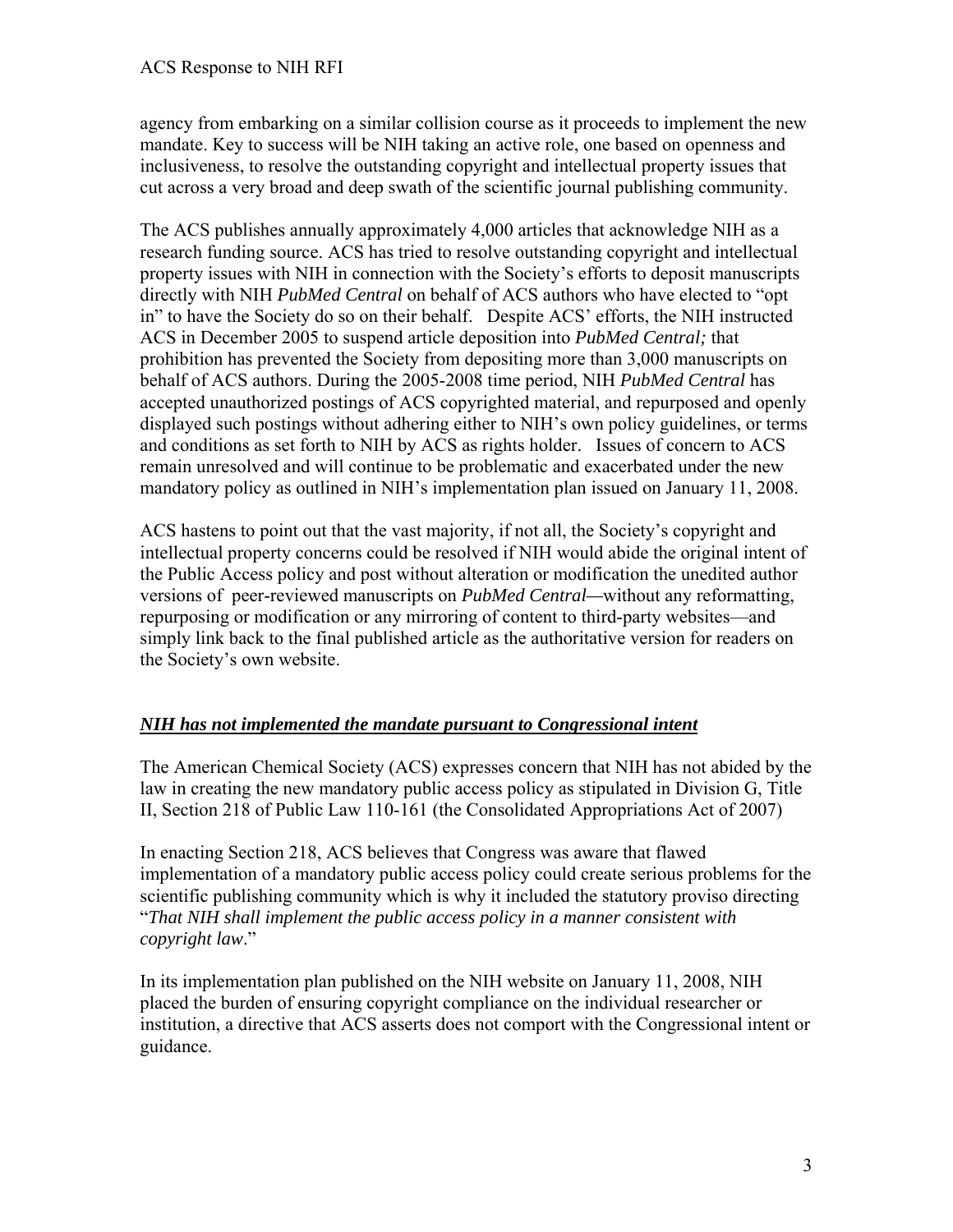Shortly after P.L. 110-161 was enacted, ACS submitted a letter to NIH Director Zerhouni wherein we proposed a constructive path forward for implementation of the new mandatory policy in consultation with publishers as rights holders. That letter, sent several hours before NIH posted its implementation plan, asked that NIH seek broad input into the formulation of its implementation plan, and recommended the appropriate method to do this is through the rulemaking procedures under the Administrative Procedures Act (APA), an Act that has guided federal regulatory activities for over 60 years. Following the APA would assure that all stakeholders have an opportunity to provide input into the implementation process and the oversight of NIH's administration of the policy.

ACS asserts that following the APA would be consistent with Senate Committee Report 110-107 which conveyed with P.L. 110-161. The report directed NIH to take the following course of action when implementing the new mandatory policy. The Report reads, in part:

> "…The Committee highly encourages collaborations with journal publishers that would enable them to deposit manuscripts on behalf of the funded investigator, if all parties agree. The committee directs the NIH to seek and carefully take into account the advice of journal publishers on the implementation of this policy.

In particular, the Committee directs the NIH to ensure that publishers' copyright protections are maintained…"

Following an APA process would also have been consistent with the approach NIH followed when it published its proposed voluntary public access policy on September 17, 2004, in the *Federal Register* and the public was invited to offer comment. NIH noted in publishing its final voluntary policy in the February 9, 2005 *Federal Register* that it was not required to follow the APA because of the voluntary nature of the policy, but had done so in order to obtain public comment on the proposed policy. NIH noted that it received over 6,000 public comments at that time. The public comments received were quite thoughtful and provided value to the process, as NIH modified its original proposal and increased the timeframe for manuscript deposition into *PubMed Central* from 6 to 12 months, citing the need to "ensure that peer review of scientific articles is preserved."

It would only seem logical and fair that since the policy is now mandatory, and carries with it full enforceability of federal law that its implementation should now be subject to the APA process. That process would allow comment from all concerned parties to ensure the policy is implemented fairly and comports with the Congressional intent of complying fully with the protections that rights holders are afforded under copyright. It is hard to see how NIH's implementation announcement on January 11, 2008 – 16 days after enactment – followed either the statutory language or the above referenced Senate Committee report language. ACS is unaware of any scientific journal publishers that were consulted in this 16 day window.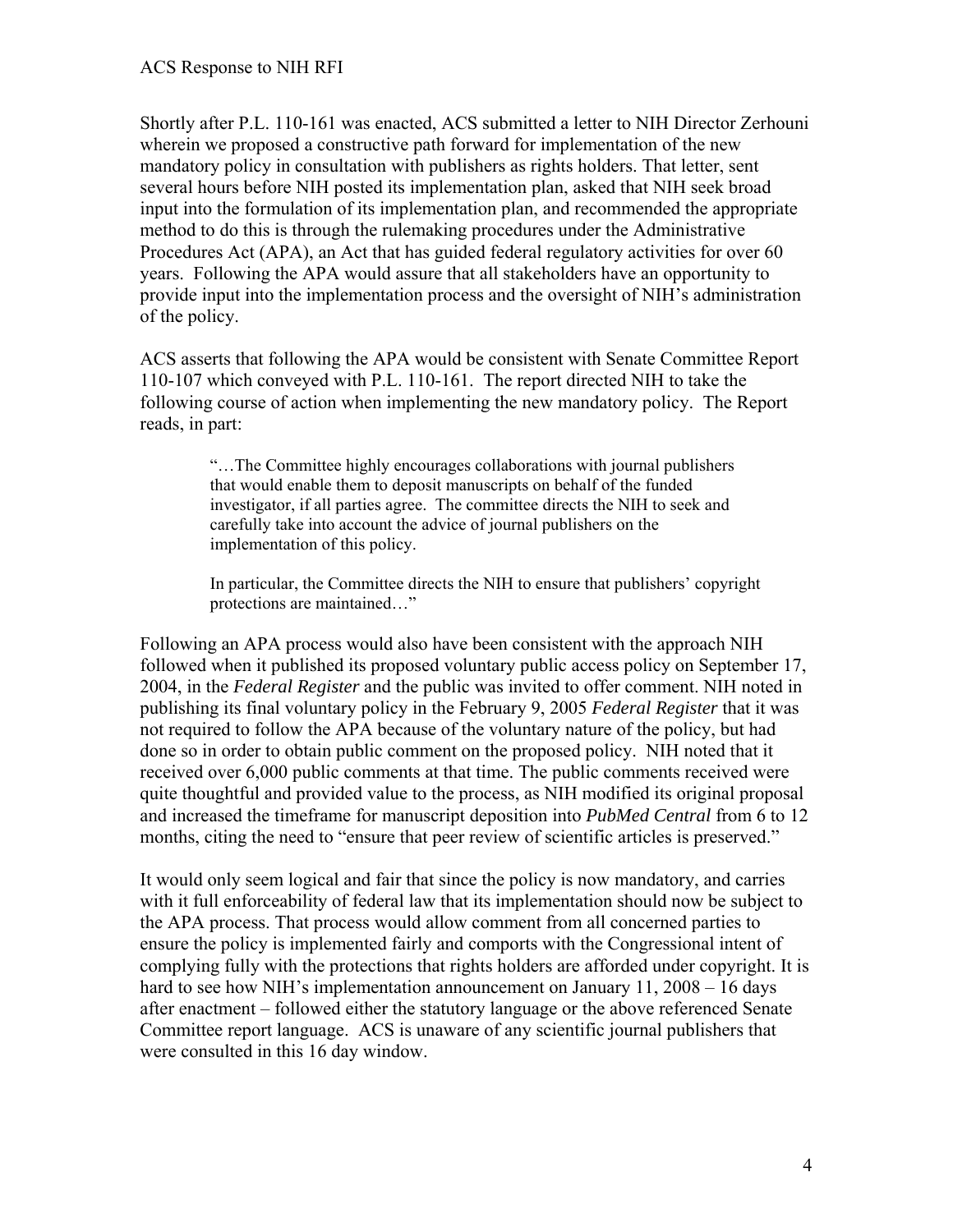By contrast, the RFI process initiated by NIH on March 31, 2008 is a much more informal process than the APA and has only attracted about 1% of the responders to the NIH notice seeking public comment on its voluntary policy as outlined above. ACS believes that the lack of response to the RFI is due primarily to the fact that NIH has already gone ahead and fully implemented the mandate on April 7, 2008 just seven days after announcing the RFI leaving scores of potential responders wondering what value their time and effort in offering thoughtful input might yield.

ACS is unaware of any other federal mandate being implemented in such a disjointed fashion. A policy as important as this should be initiated only after a period of public comment and those comments have been carefully weighed and considered and any amendments found necessary have been made. ACS believes that an APA process would best abide the Congressional intent in both that statute and committee report and does not feel that the RFI will yield the input that an APA process could generate. In fact, an examination of input received at the NIH web-site as of the date of the ACS submission seems to substantiate the fact that much of the input is far from comprehensive and may be of limited use towards producing a meaningful analysis by NIH at the conclusion of the comment period on May 31, 2008.

# *Comments and Concerns Relative to Copyright and Intellectual Property*

Since 2005, ACS has made voluntary and good-faith efforts to facilitate the deposit of NIH-funded research into *PubMed Central* in a manner consistent with the Society's interests in copyright. We have been prevented from doing so by NIH-generated intellectual property and process-related roadblocks that remain unaddressed by the agency to this day.

We are concerned that such problems will remain unaddressed, and may even be exacerbated under the new mandatory policy. By way of example, ACS has in excess of 3,000 unedited peer-reviewed author manuscripts pending deposit with *PubMed Central*, as a consequence of NIH's having refused to accept such deposits from ACS. NIH has rejected ACS' right, as copyright holder, to establish reasonable safeguards on use of this material.

Instead, NIH has sought to appropriate copyright for itself - reformatting and altering submitted author manuscripts; "repurposing" deposited manuscripts in connection with their display in *PubMed Central;* and expatriating versions of that repository to countries elsewhere around the globe. In our view, implementing the Public Access Policy in a manner consistent with copyright law, and the intent of that aspect of its Congressional mandate, would mean that:

A. NIH would respect the integrity of the copyrighted content it receives and ensure that any revisions to copyrighted materials such as reformatting, enhancing, linking or otherwise changing the articles are undertaken only when consistent with copyright. Not only are there no mechanisms in place to do this, but also the range of uses outlined in NIH's terms and conditions for manuscript deposit take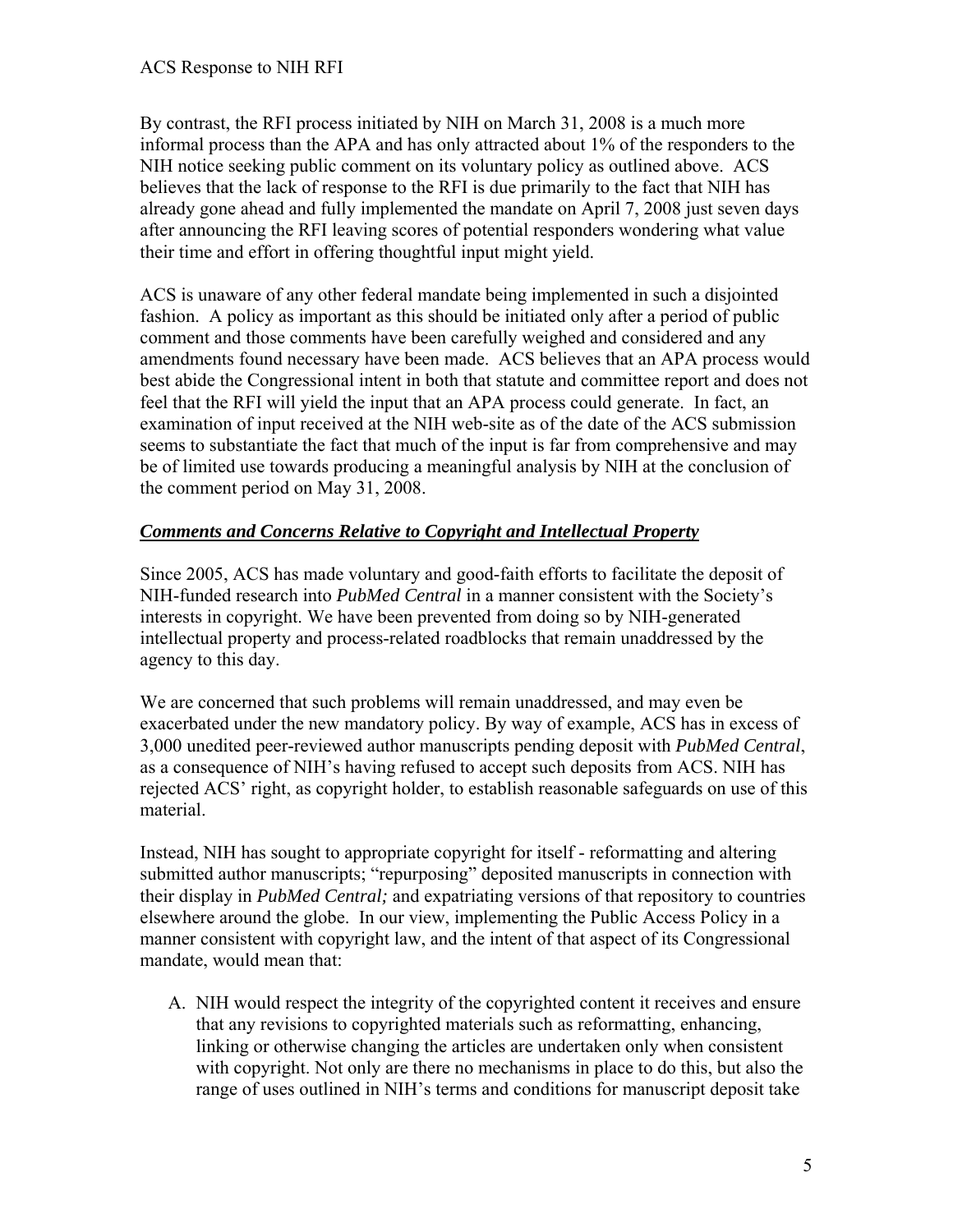substantial liberty with content to create unauthorized derivative works. ACS questions how NIH can proceed in this manner, as doing so would seem to disregard the intent of Congress.

- B. NIH would respect ACS' right, as the copyright holder, to stipulate what it will or will not allow related to third-party use of its works. Instead, NIH has rejected ACS terms and conditions, designed to protect the integrity of the scientific record and, without permission or consultation, has linked content to a variety of online resources (or seeks the latitude to do so). For example, nothing in NIH's implementation guidelines explicitly prohibits the licensing, selling, or distributing of links or access to content deposited within the *PubMed Central* database.
- C. NIH would acknowledge and support ACS as the copyright holder in the works deposited. Instead, the NIH website directs users to information which we assert undermines ACS' copyright. In some cases, ACS' copyright notice is not displayed or NIH's site links to its own copyright information rather than that of ACS as rights holder.
- D. NIH would respect the trademarks and branding of the ACS. Not only has there been no affirmation of these markers of quality, but all too often branding information is missing − potentially misleading users to the erroneous conclusion that the NIH is claiming copyright, or that the content is in the public domain.
- E. NIH would take steps to ensure copyright compliance for material deposited into *PubMed Central*. No mechanisms to do this are in place, even for content that that has been erroneously deposited by authors without authorization, or that does not fall within the scope of the NIH Policy, and thus should not have been made publicly available. This causes potential economic harm to ACS as publisher.
- F. NIH would provide a mechanism to incorporate the concerns of publishers as the policy evolves over time. No mechanisms to do this are in place or have been proposed − indeed, the implementation guidelines in connection with the mandated Public Access Policy were announced almost immediately after enactment of P.L. 110-161, without consultation with publishers, even as the NIH proceeded to inform other stakeholders.
- G. NIH would respect ACS' right, as copyright holder, to decide how its content will be disseminated. Instead, NIH, without permission or consultation, has made arrangements to mirror ACS content deposited on its site. A mirror site for *PubMed Central* has been established in the United Kingdom, and our understanding is that other mirror sites are planned or proposed to be located internationally. This raises important questions and concerns regarding copyright protections that would prevail in such circumstances for content located outside the borders of the U.S. We question also how such international mirror sites serve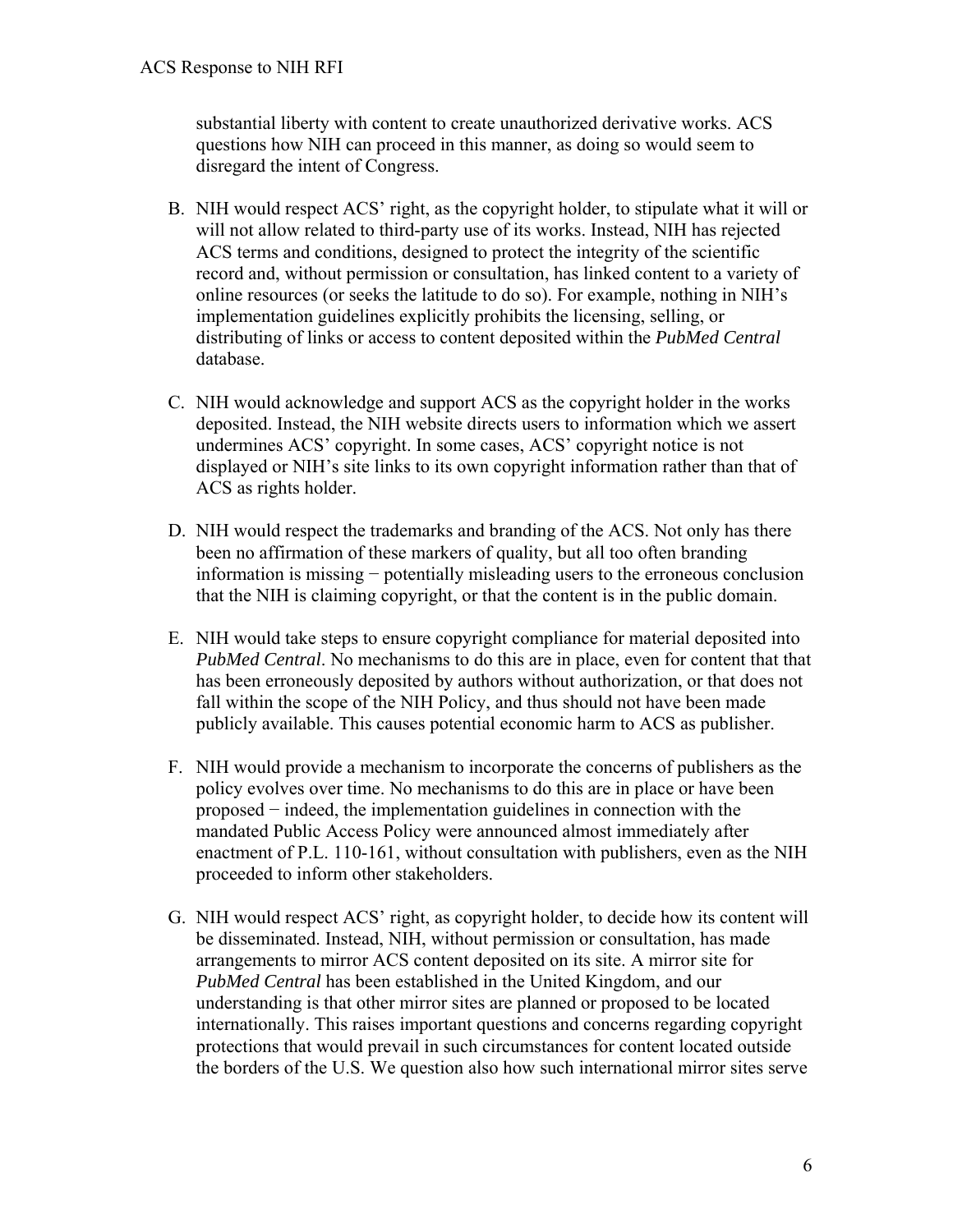the needs of the U.S. taxpayer and the intended purpose of the NIH Public Access Policy as directed by Congress.

- H. NIH would support the integrity of the scientific record. Instead, NIH has declined to use a link to the final published article at a specified URL on the ACS' own website as an alternative to the deposit and display of the unedited author's version on *PubMed Central*. Furthermore, NIH has also chosen to use its own system of article identification (PubMed Identifiers) rather than adopt the widelyaccepted Digital Object Identifier (DOI) as a means of identifying authoritative material and associating it with the rights holder of record. This adds to reader confusion as to the definitive version of the article, and by diverting web traffic from ACS' final published article, poses economic harm in the process. It is unclear to us how NIH will manage and maintain such an identifier system, or the value that this system adds on behalf of the taxpayer.
- I. NIH would seek only the deposit of final, peer-reviewed manuscripts upon acceptance for publication. Instead, under the scope of the policy NIH allows, and even encourages, the deposit by authors of the final published version (article) – without any provision for distinguishing the two versions, or for compensation in recognition of this federal taking of the publisher's investment in the peerreviewed version of the manuscript. In so doing, NIH is placing authors in potential conflict with publishers and their copyright or other publishing policies, or (at worst) steering authors to favor journals with policies consistent with a particular business model. ACS questions whether the intent of Congress was to enable NIH to engage in this interference with the private sector and authors' right to assign and transfer their copyrights in an unfettered manner.

In addition to the issues summarized above, we note that the NIH has not implemented its current voluntary Public Access Policy in a manner consistent with its own self-created guidelines.

For example, articles, including those from ACS, falling outside the NIH Public Access Policy implementation date of May, 2005 have been posted on the *PubMed Central*  repository. Those and other posted articles are made openly available that should have been embargoed for 12 months. Final published articles in journal formal and with content copyrighted by ACS have been converted into NIH's XML format and posted regardless of publication date. One of our own journal editors has expressed surprise that *PubMed Central* includes open access to articles he published prior to the policy implementation date − articles that were posted by others without his knowledge. These experiences indicate that NIH lacks adequate control over the posting of manuscripts on its own website. This must be addressed.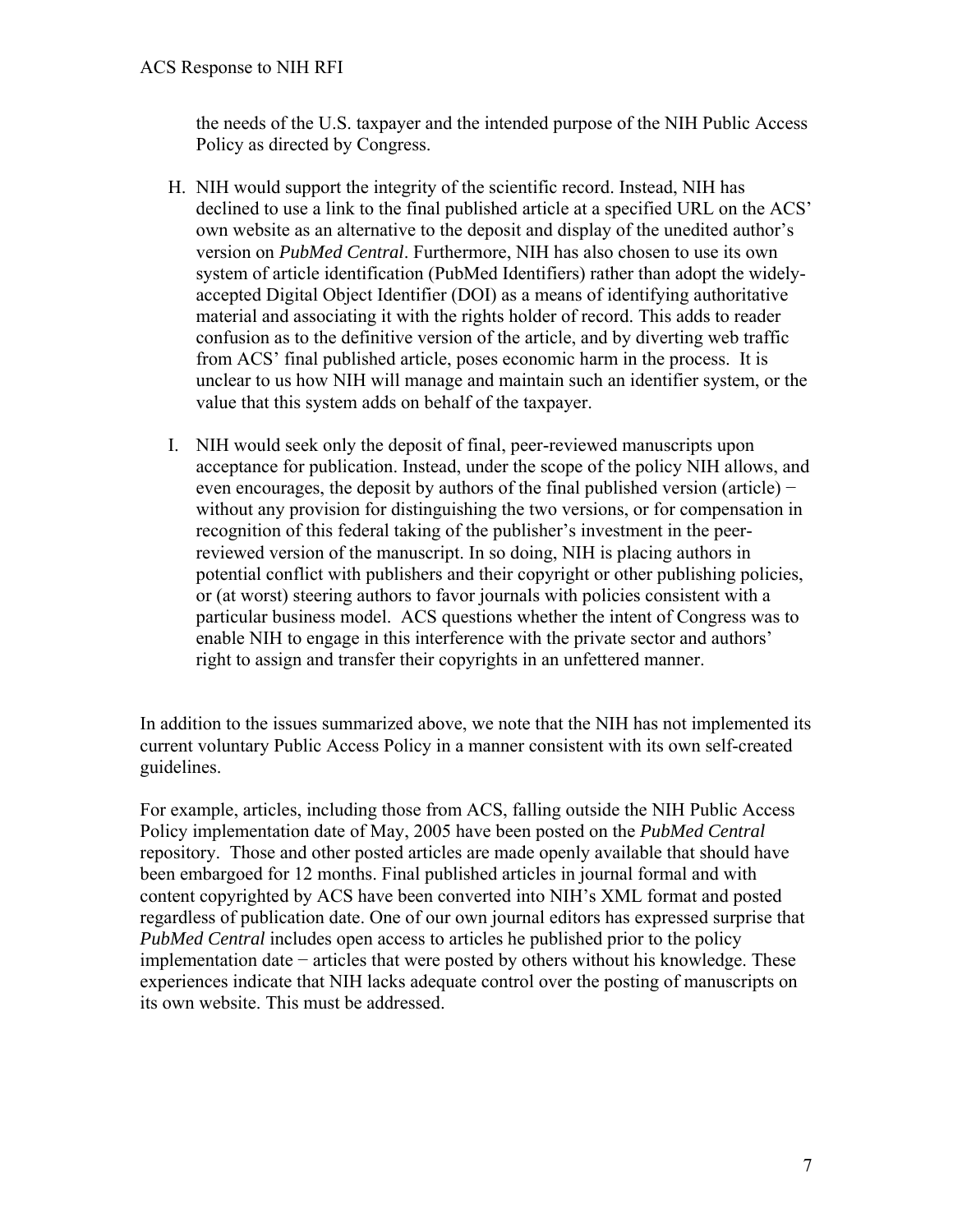Mindful of these unaddressed implementation problems that affect protections provided under copyright, ACS is concerned that the new mandatory NIH Public Access Policy leaves key policy and implementation questions unaddressed, such as:

- 1. By what process will NIH establish criteria to ensure that publishers' copyright protections are maintained? Why has NIH refused to engage in a notice and comment rulemaking that would help to assure publishers that such protections can be put in place?
- 2. By what process will NIH seek and take into account the advice of journal publishers in determining if it is implementing its Public Access Policy in a manner consistent with protections under copyright law, and the spirit of NIH's Congressional mandate?
- 3. If deposited content will be "mirrored" to other sites outside the U.S., what process will be entailed for the establishment of such sites, and how would national and international copyright considerations be addressed to protect rights holders?
- 4. What limitations, if any, would be imposed on *PubMed Central* as an "aggregator" of content from sources such as HHMI, Wellcome Trust, other U.S. government agencies, etc?
- 5. Will NIH negotiate terms and conditions with publishers for the use of NIH grant funds to enable the deposit of copyrighted works on behalf of authors? Will NIH make such payment directly to publishers on behalf of its grantee authors?
- 6. How will NIH identify grant funds allowable to be used for the payment of publication fees? Will supplemental funds be made available to support author compliance with the mandate?
- 7. What steps will NIH take if it is found that its Public Access Policy is harming publishers?
- 8. Why has NIH refused to work with publishers to gather and share *PubMed Central* usage statistics on copyrighted content? Should this information not be considered as in the public domain, as it is funded with taxpayer monies? Why should articles be freely available, but information about the usage of those same articles be hidden?
- 9. How will NIH ensure that articles on *PubMed Central* meet ACS requirements, such as the access-control period, and that the policy actually applies to the articles that it is posting?